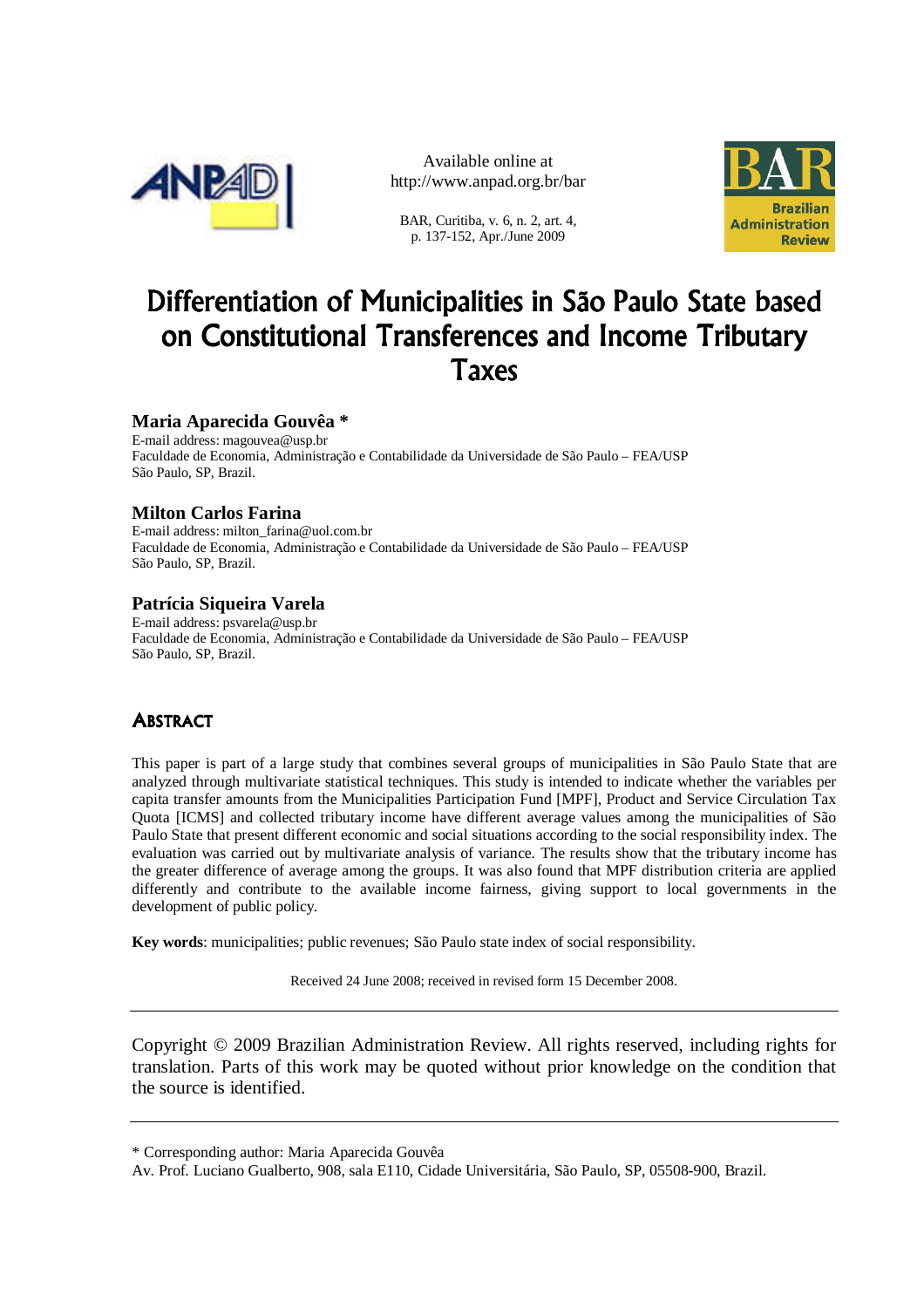#### **INTRODUCTION**

In federalist systems, there are several reasons for the existence of intergovernmental transferences, such as: dealing with the absence of matching between means of obtaining incomes and with needs of expenses of the local governments, approaching the horizontal iniquities, supply compensations to local governments by benefits generated for the population outside of its jurisdiction, influence the subnational policies of taxation and expense, among others. In order to reach its various objectives, a system of transference should be appropriately designed because otherwise there could be some undesirable results in terms of social welfare. The criteria for transferences are a delicate matter and, in Brazil, they have been the focus of discussion among a number of authors, such as Campello (2003), Gasparini and Melo (2003), Lopes and Arvate (2006) and Arvate and Mattos (2007).

One of the main questions concerning the reform of the State in the last few decades has been the radical change of the rule relative to the social division of work, i.e., in the responsibility assumed by the municipalities and by the private sector to produce goods and services that were once considered an occupation of the national State (Oszlak, 1998, p. 53).

In the case of the municipalities, the decentralization movement has been a strategy used both by the process of State reform as well as by the re-democratization process in the country, favoring the transference of power, resources and assignments to the local governments.

The municipalities, with the Federal Constitution of 1988, gained greater political and administrative autonomy and assumed new assignments in the social area and in the promotion of the economic development within their areas and also assumed the challenge of establishing new forms of relationship with civil society with the objective of strengthening democracy.

Local governments had been the main beneficiaries of the fiscal decentralization that was initiated in the second half of the seventies and strengthened by the Constitution (Constituição da República Federativa do Brasil*,* 1988), over all with the magnifying of the federal and state transfers to these federal agencies. The federal, Municipalities Participation Fund and the state [MPF], Product and Service Circulation Tax Quota [ICMS] were the main transfers made to the municipalities.

For a great many of them, these two constitutional transfers represent the most significant source of funding of their expenditures. Bovo (2001, p. 114) affirms that for more than 3,000 of approximately 5,550 Brazilian municipalities, 90 percent of their resources come from the constitutional transfers, especially from the MPF.

It should also be pointed out that the main municipal taxes – Service Tax [ISS] and Tax on the Urban Land Property [IPTU] – have a better potential in the medium size and large municipalities. Moreover, in the transfer criteria of the Product and Service Circulation Tax Quota to the municipalities (25 percent of the total collected by the state), the intensity of the economic production exerts great influence, i.e., the transferred amounts are related to the capacity for generating wealth in the municipal scope. "the preponderant logic of this tax is to reward the municipalities that are more successful economically" (Abrucio & Couto, 1996, p. 44).

Thus, the distribution criteria of the resources that compose the MPF cause significant impacts in the finances of the small municipalities. According to Annex II, article 161 of the Federal Constitution of 1988, it is the duty of the complementary law to establish rules on the delivery of the MPF resources in order to promote the social and economic equilibrium among the municipalities. The main criterion of the MPF sharing currently being used is the size of the population. However, questions are raised as to whether this criterion is efficient when it comes to social and economic equilibrium, bearing in mind that the differences from one municipality to another are not exclusively restricted to this one factor, but are also based on the economics, the level of urbanization, physical conditions, capacity for collecting the tributary income, among others factors, beyond the adequate management of the resources by the municipality.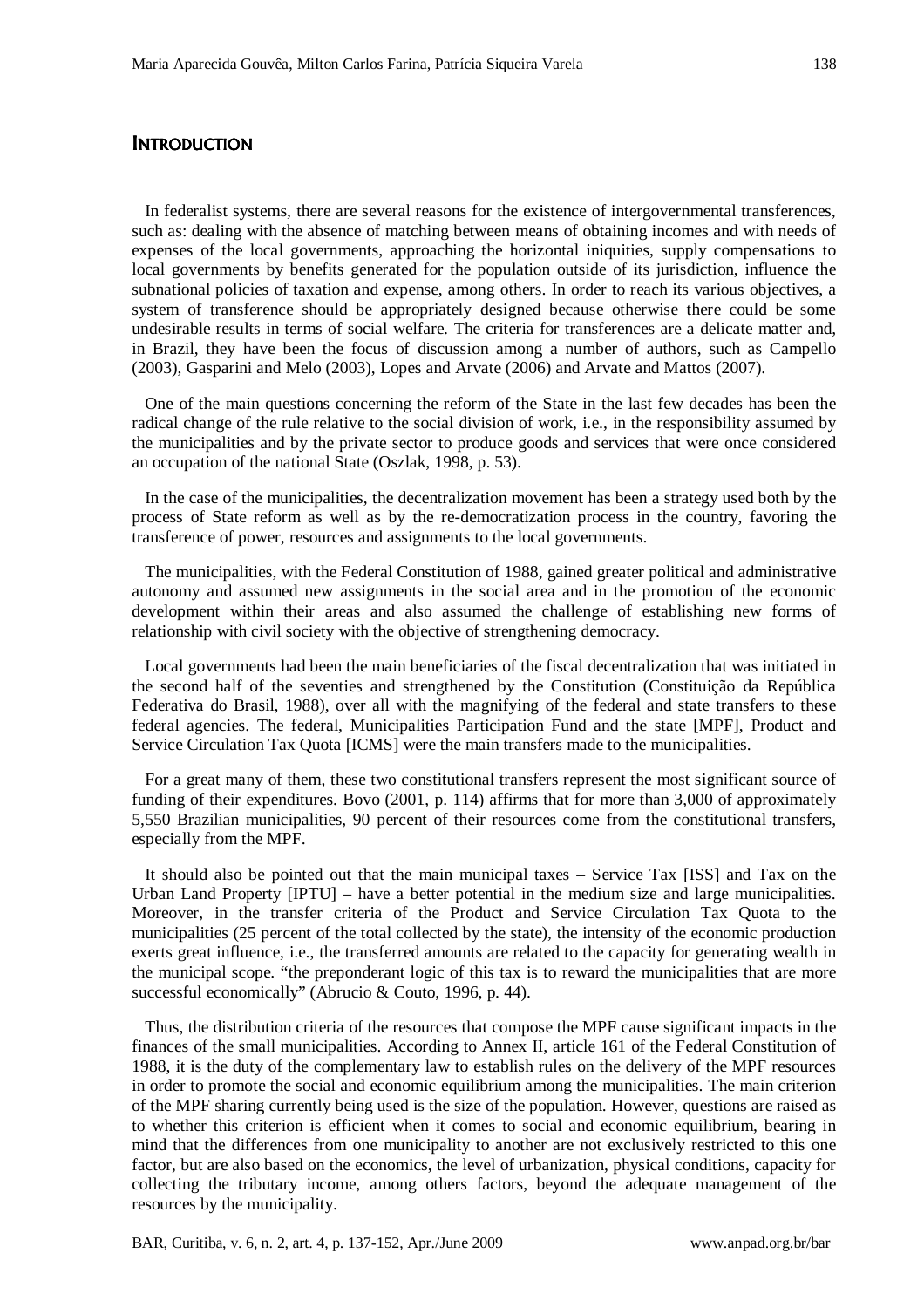The analysis of the reality of the local governments of the state of São Paulo, as seen in the São Paulo Index of Social Responsibility [IPRS], indicates the existence of groups of municipalities with different combinations of wealth levels and longevity and educational indicators (Fundação Sistema Estadual de Análise de Dados [SEADE], 2005a, p. 10). One of the hypotheses raised is that the MPF distribution influences the classification of the different groups of municipalities when serving as an income redistribution mechanism.

Taking as a basic assumption that the largest municipalities possess greater economic production and, consequently, collect more tributary income and receive larger transfers from the ICMS, the MPF transfer must favor the small municipalities. Considering this, the following guiding question was set for this study: Do the variables (I) *per capita* tributary income, (II) *per capita* ICMS participation *quota* and (III) *per capita* MPF differentiate São Paulo's municipalities groups established by the IPRS?

The objective of this work is to verify whether some groups of São Paulo's municipalities, established by the IPRS, possess different averages of MPF transfers, ICMS participation quotas and collected tributary income in *per capita* terms*.* Moreover, the verification of the existing relation between the set of these variables and the classification of municipalities according to the IPRS is studied.

A contribution is expected to be made to the debate on the adequacy of the distribution criteria of the Municipalities Participation Fund [MPF] and for the deepening of the knowledge of the reality of São Paulo's municipalities. In particular, the intention is to indicate the most relevant public income variables to sort the five groups of municipalities and to indicate whether the *per capita* MPF transfer makes the conditions of social investments among them more equitable since the groups of municipalities studied possess different levels of wealth and, consequently, different fiscal capacities and participation in the ICMS participation quota in *per capita* terms.

# MUNICIPALITIES PARTICIPATION FUND [MPF]

The central characteristic of the Brazilian experience regarding the decentralization process was incongruence, with consequences such as the increase of inter and intra-regional socio-economic inequalities and non adequacy of the distribution of assignments to the three federative spheres by the Federal Constitution of 1988, implying the coexistence of omissions or functional overlapping (Affonso, 1996, p. 9). It was like that because the decentralization process that began in the late seventies was commanded by the states and, mainly, by the municipalities, in the re-democratization context, and not by the federal government (Affonso, 1996, p. 5).

Notwithstanding the non definition by the Constitution regarding the split of competences, states and municipalities ended up assuming new responsibilities due to the biggest volume of available resources introduced by the fiscal decentralization, by the reduction of federal expenditures and by the pressures of civil society (Affonso, 1996, p. 9).

As in Abrucio and Couto (1996, p. 40), the municipalities started to face a double challenge: to assure minimum social welfare conditions for its populations (Welfare Function) and to promote economic development based on local actions in partnership with civil society (Development Function).

For the authors, the challenges confronted were influenced by three parameters: the federative fiscal structure, the socio economic differences among the municipalities and the municipality typical dynamic policy (Abrucio & Couto, 1996, p. 40).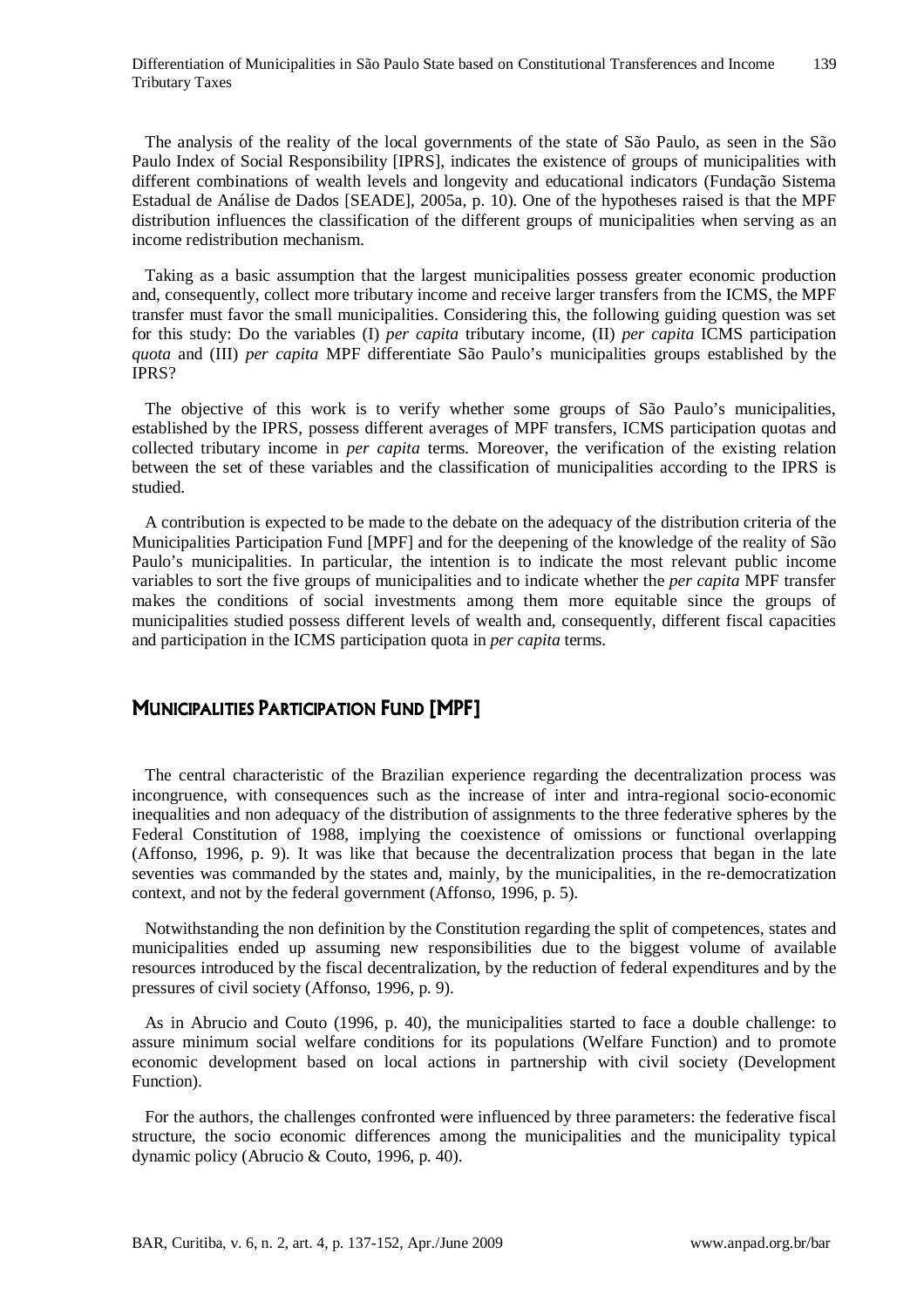The fiscal decentralization process that began in the seventies and which gained volition in the early eighties was carefully examined by the Federal Constitution of 1988. Its main consequences were the increase of the sub-national units' power to tax in its own jurisdiction and the increase of available resources not entailed to the municipalities as a result of the constitutional transfers, including the Municipalities Participation Fund [MPF] and the participation in the income of the Product and Service Circulation Tax Quota [ICMS] (Abrucio & Couto, 1996, p. 42).

Although the local governments have increased their fiscal capacity, this process did not occur homogeneously among the diverse Brazilian municipalities. Bovo (2001, p. 114) emphasizes the fact that the sources of taxation for the main municipalities are based on the Service Tax [ISS], the Tax on the Urban Land Property [IPTU] and in the Tax on the Real State Property Transference [ITBI], taxes that present a greater potential of collection in the medium and large municipalities, since in the small ones, with a largely agricultural base, the urban property is of little significance and the services sector is not expressive.

"An aggravating to this fact is the insufficiency of existing reallocation mechanisms, especially at the municipal level" (Abrucio & Couto, 1996, p. 43). The resources transferred by the Exchequer and by the states to the municipalities should serve as mechanisms to provide equitable conditions to Brazilian municipalities to face the new social assignments. However, this does not always happen, as in the case of the ICMS participation quota that rewards the more economically successful municipalities (Abrucio & Couto, 1996, p. 44).

In this case, the reallocating effectiveness or inefficacy of the Municipalities Participation Fund [MPF] has a heavy influence on the municipal performance in the social area. The MPF is a constitutional transfer made by the Exchequer to the municipalities, with this fund being composed of 22.5% of Income Tax [IR] and Tax on Industrialized Products [IPI] collection.

The transfer of the resources that compose the MPF is divided into three parts:

- 1. 10% of the total MPF is distributed to the state capitals in accordance with coefficients that take into consideration the size of the population and the inverse of the *per capita* income of the respective state.
- 2. 86.4% of the total MPF is distributed to the municipalities of the countryside, in accordance with coefficients defined by population range as in Decree n. 1,881/81 (Decreto-Lei nº 1,881, 1981).
- 3. 3.6 percent of the total MPF is earmarked for the Reserve of the Municipalities Participation Fund that is distributed among the countryside municipalities with a coefficient of 4.0 up to 1998 and 3.8 since the fiscal year of 1999. The resources that belong to the reserve are a complement to the amount received as in the previous item and the distribution occurs in accordance with the coefficients that take into consideration the size of the population and the inverse of the *per capita* income of the respective state.

In the three cases, the participation of each municipality is given by the ratio of its coefficient by the sum of the coefficients of the Brazilian municipalities that integrate each specific group.

According to paragraph 4 of Article 91 of Decree n. 1,881/81 (Decreto-Lei nº 1,881, 1981), the limits of the ranges of number of inhabitants will be readjusted whenever, by means of a general demographic census, the total population of the country is officially known, establishing the percentage increase on the basis of the immediately previous census.

In accordance with paragraph 1 of Article 1 of Complementary Law n. 91/97 (Lei Complementar n. 91, 1997), the quotas of the municipalities based on the official population data produced by the Brazilian Institute of Geography and Statistics Foundation [IBGE] will be reviewed annually. However, paragraph 2 of the same article, establishes the maintenance of the participation coefficients of 1997's MPF for the municipalities that show a reduction in their coefficients due to loss of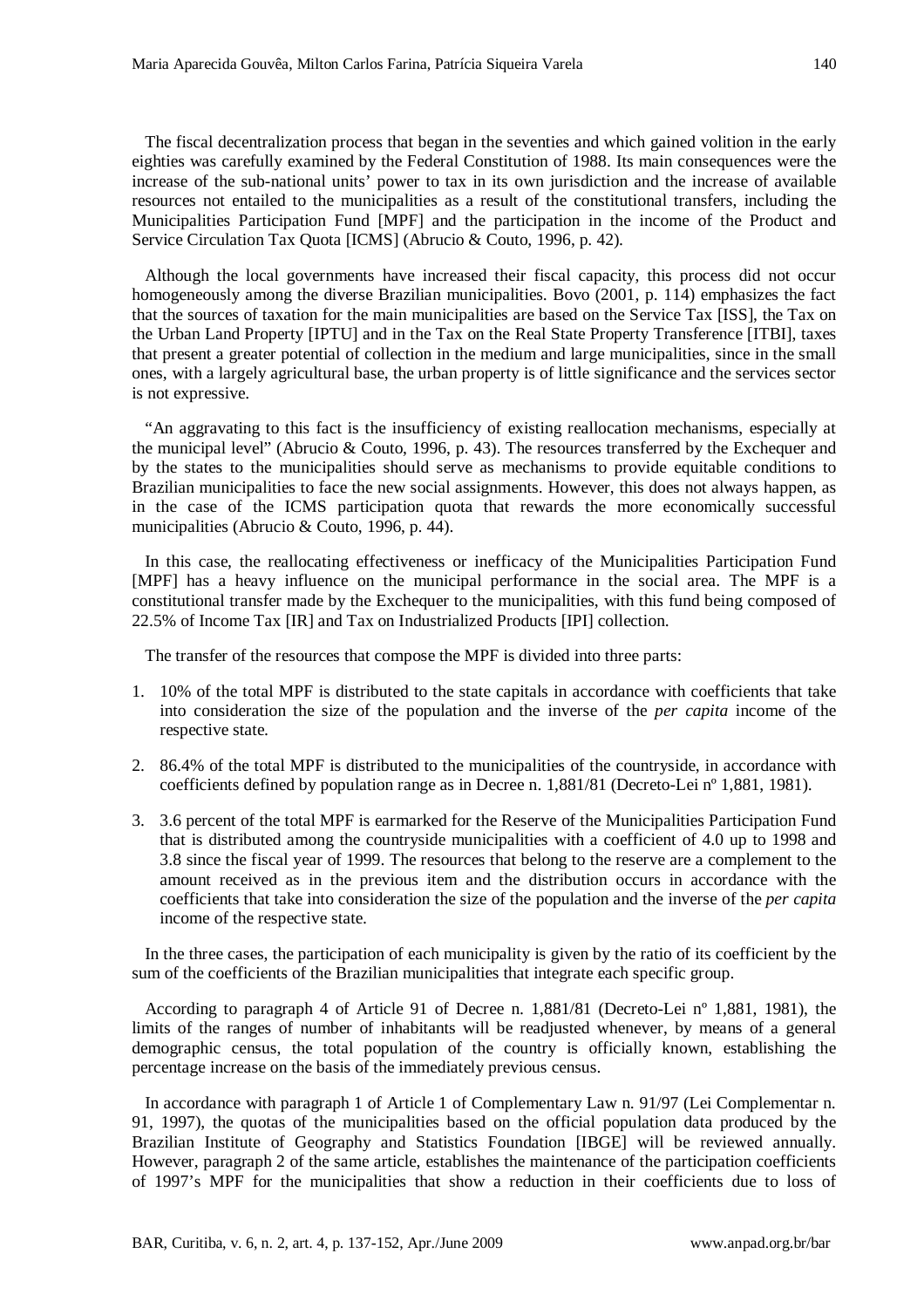population as per the IBGE's estimates. The additional profits that result from this decision have gradually been eliminated since 1999, with complete elimination forecast for 2008.

Abrucio and Couto (1996, p. 43) evaluate the MPF distribution criteria as being of little efficiency. Therefore, they consider the income criterion only for the large municipalities and state capitals.

In the other municipalities, the main criterion for the distribution of the resources that compose the MPF is the size of the population. Indeed, the coefficients of municipality participations are established by population ranges and not by a specific number, as seen in Table 1.

| <b>Range of Inhabitants</b><br>(1980) | <b>Coefficients</b> | Range of Inhabitants (1980) | <b>Coefficients</b> |
|---------------------------------------|---------------------|-----------------------------|---------------------|
| Up to 10,188                          | 0.6                 | from $61,129$ to $71,316$   | 2.4                 |
| from 10,189 to $13,584$               | 0.8                 | from 71,317 to 81,504       | 2.6                 |
| from 13,585 to $16,980$               | 1.0                 | from $81,505$ to $91,692$   | 2.8                 |
| from $16,981$ to $23,772$             | 1.2                 | from 91,623 to 101,880      | 3.0                 |
| from 23,773 to 30,564                 | 1.4                 | from 101,881 to 115.464     | 3.2                 |
| from $30,565$ to $37,356$             | 1.6                 | from 115,465 to 129,048     | 3.4                 |
| from 37,357 to 44,148                 | 1.8                 | from 129,049 to 142,632     | 3.6                 |
| from $44,149$ to $50.940$             | 2.0                 | from 142,632 to 156,216     | 3.8                 |
| from $50,941$ to $61,128$             | 2.2                 | Beyond 156,216              | 4.0                 |

**Table 1: MPF Individual Participation Coefficients** 

Source: adapted from Decree n. 1,881, Article 1 (Decreto-Lei nº 1,881, 1981)

The amplitude of the ranges and the fact that the coefficients do not increase in the same ratio as the increase of the population ranges leads to great differences among the municipalities, if the *per capita*  MPF is considered, favoring the smaller municipalities.

For example, according to data of the National Treasure System (Sistema do Tesouro Nacional [STN], 2007), 86 of the 516 São Paulo municipalities received R\$ 2,176,261.73 of MPF transfer in 2004. Considering these 86 municipalities, the smallest municipality of this group (Nova Castilho) had a population of 1,020 inhabitants; therefore, it received an annual *per capita* MPF of R\$ 2,133.59, while the biggest city of the group (Valentim Gentil), with a population of 9,990 inhabitants received an annual *per capita* MPF of R\$ 217.84. The difference is due to the attribution criterion of a same MPF amount to municipalities with very different population sizes, but pertaining to the same population range with great amplitude of number of inhabitants. These inequalities happen for all the amounts of MPF income referring to diverse ranges.

Excluding the municipality of São Paulo since it is the capital, Osasco received the highest MPF total amount, R\$ 28,212,304.42; on the other hand, considering the *per capita* distribution, this municipality received one of the lowest amounts, R\$ 40.54; this is because the MPF amount does not increase in the same ratio as the size of the population.

There is a trend for the larger municipalities to receive lower *per capita* amounts from the MPF. In this case, the less populous municipalities would have a higher capacity to invest in the social area than the most populous ones. However, this analysis needs to be done carefully. Therefore, there are differences as per the fiscal capacity of the municipalities and as per the management of the benefits resulting from the distribution of the ICMS participation quota.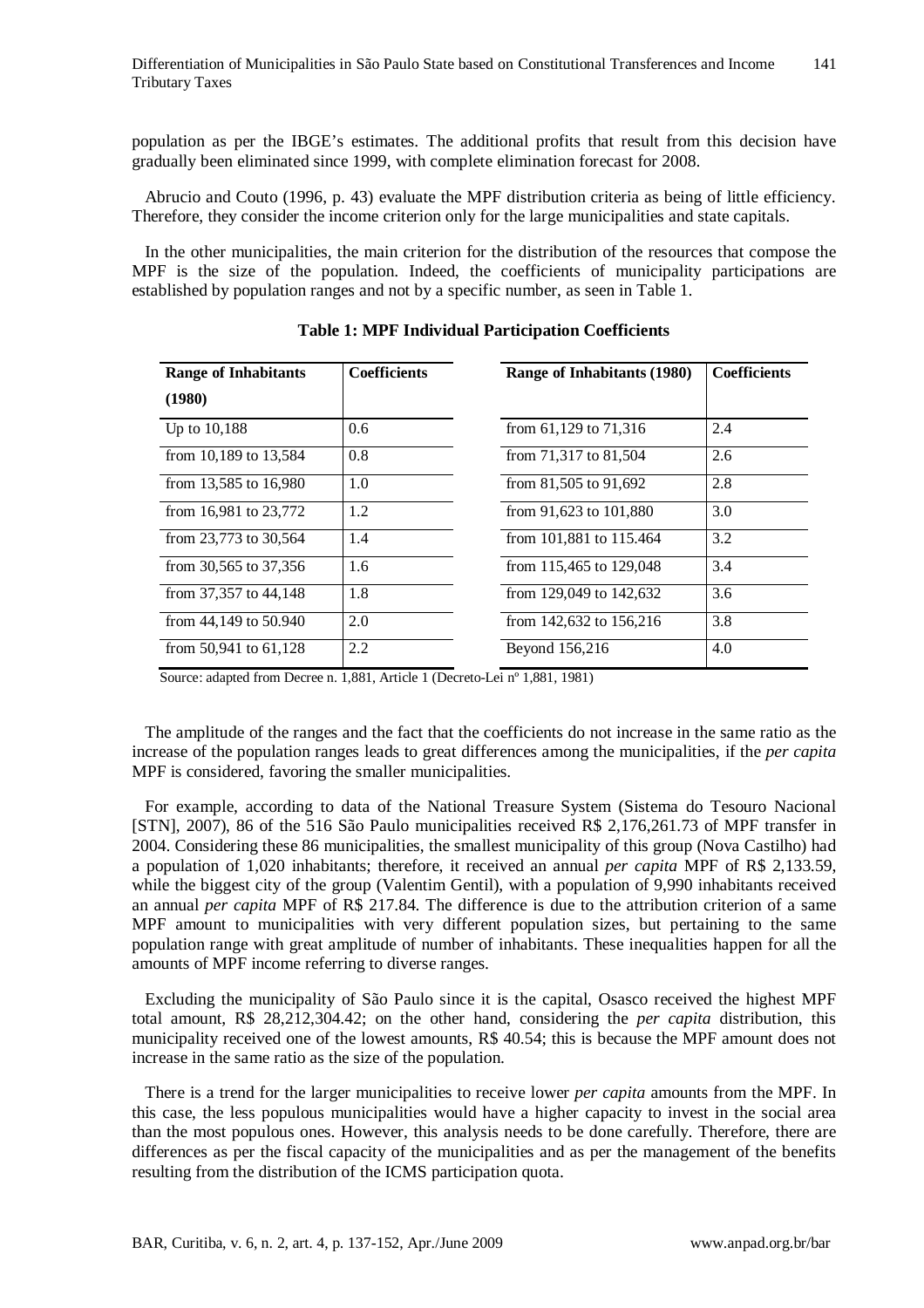## SÃO PAULO INDEX OF SOCIAL RESPONSIBILITY

In the public sector, there have been several initiatives and experiences of the use of social indicators. The best known of these is that of the United Nations [UN], which in the nineties created the Index of Human Development [IHD], which was innovative when introducing, at its conception, the longevity and education variables, in addition to income, to compare the degree of development for countries.

Other experiences resulted from the IHD, as it is the case of the São Paulo Index of Social Responsibility [IPRS]. This index was developed by the Fundação SEADE (SEADE Foundation), an agency of the São Paulo government, in reply to the request of the leaders and council members of the São Paulo Forum – Century XXI for the development of indexes that enabled them to continuously monitor the progress or lack thereof of the development São Paulo's municipalities in the direction desired by society and widely discussed within the Forum.

One of the purposes of the IPRS is to classify the municipalities of São Paulo State according to the quality of life of its inhabitants. In order to achieve this, the three dimensions enclosed by the IHD were considered (income, longevity and education), but using other variables more suitable to municipal reality. The initial idea was to use indicators that not only permitted the evaluation of the results and efforts undertaken by the public authorities in favor of local development, but also allowed the measurement of the degree of participation and control of civil society in such actions.

For the attainment of this index, the municipalities of the State of São Paulo were classified into groups with similar characteristics of wealth, longevity and education through cluster analysis, groups with the following denominations: (1) pole municipalities, (2) economically dynamic, but of low social development, (3) healthy municipalities, but of low economic development, (4) of low economic development and in social transition and (5) of low economic and social development.

The variables considered in each one of the dimensions of the IPRS and the corresponding weighting structure are synthesized in Table 2.

| Dimension of<br>the | <b>Selected Variable</b>                                | Contribution for the |
|---------------------|---------------------------------------------------------|----------------------|
| <b>IPRS</b>         |                                                         | indicator            |
| Municipal wealth    | Residential consumption of electric energy              | 44%                  |
|                     | Consumption of electricity in agriculture, commerce and |                      |
|                     | services                                                | 23%                  |
|                     | Average remuneration of the private sector and public   |                      |
|                     | sector employees                                        | 19%                  |
|                     | Fiscal added value <i>per capita</i>                    | 14%                  |
| Longevity           | Perinatal mortality                                     | 30%                  |
|                     | Infant mortality                                        | 30%                  |
|                     | People's Mortality from 15 to 39 years                  | 20%                  |
|                     | People's Mortality from 60 years and more               | 20%                  |

#### **Table 2: Synthesis of the Selected Variables and Weighting Structure Adopted, according to the Dimensions of the IPRS**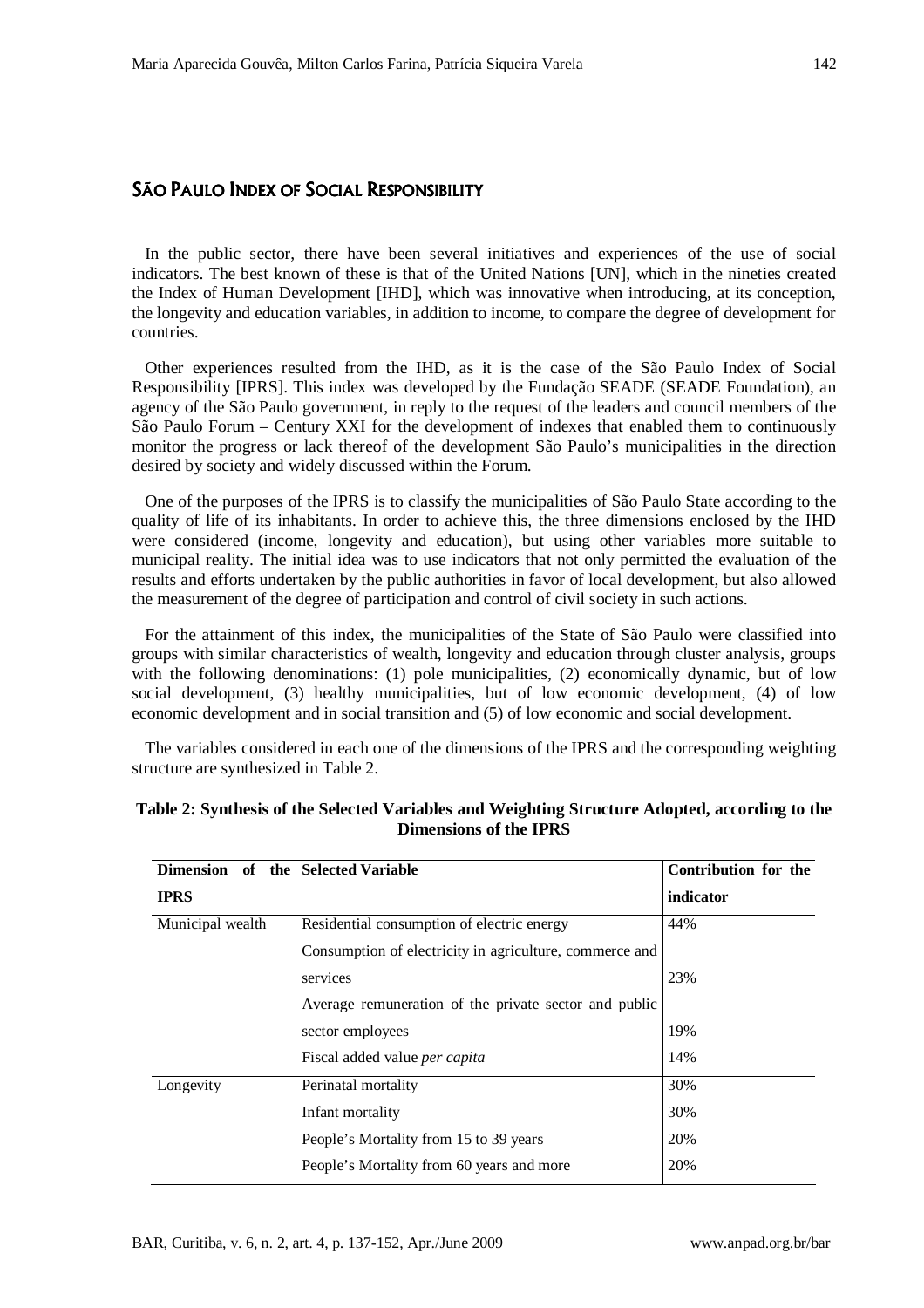#### **(conclusion) Table 2: Synthesis of the Selected Variables and Weighting Structure Adopted, according to the Dimensions of the IPRS**

| Dimension of the | <b>Selected Variable</b>                                 | Contribution for the |
|------------------|----------------------------------------------------------|----------------------|
| <b>IPRS</b>      |                                                          | indicator            |
| Education        | Percentage of Youths aged 15-17 that concluded basic     | 36%                  |
|                  | education                                                |                      |
|                  | Percentage of Youths aged 15-17 with at least four years | 8%                   |
|                  | of education                                             |                      |
|                  | Percentage of Youths aged 18-19 that concluded high      | 36%                  |
|                  | school.                                                  |                      |
|                  | Percentage of 5-6 year-olds who attend kindergarten      | 20%                  |

Source: SEADE (2005b, p. 5).

The synthetic indicator of each dimension is the result of the combination of the variables, being that each one's weight in the related combination was obtained through Factor Analysis.

The SEADE Foundation synthesized the indicators of municipal wealth, longevity and education in categorical scales, which express the **general standard** of the groups created. The synthesis of the criteria adopted for the formation of the groups of municipalities by the IPRS is described in Table 3.

| <b>Groups</b> | <b>Criteria of Group Formation by the IPRS</b>    | <b>Description</b>              |
|---------------|---------------------------------------------------|---------------------------------|
| Group 1       | High wealth, high longevity and average education | Municipalities with a high      |
|               | High wealth, high longevity and high education    | level of wealth and good        |
|               | High wealth and average longevity and education   | levels of social indicators     |
|               | High wealth, average longevity and high education |                                 |
| Group 2       | High wealth, low longevity and low education      | Municipalities<br>that,<br>even |
|               | High wealth, low longevity and average education  | with high levels of wealth,     |
|               | High wealth, low longevity and high education     | are not capable of reaching     |
|               | High wealth, average longevity and low education  | good social indicators          |
|               | High wealth, high longevity and low education     |                                 |
| Group 3       | Low wealth, high longevity and average education  | Municipalities with low level   |
|               | Low wealth, high longevity and high education     | of wealth, but with good        |
|               | Low wealth and average longevity and education    | social indicators               |
|               | Low wealth, average longevity and high education  |                                 |
| Group 4       | Low wealth, low longevity and average education   | Low levels of wealth and        |
|               | Low wealth, low longevity and high education      | average levels of longevity     |
|               | Low wealth, average longevity and low education   | and/or education                |
|               | Low wealth, high longevity and low education      |                                 |

# **Table 3: Criteria of Group Formation by the IPRS**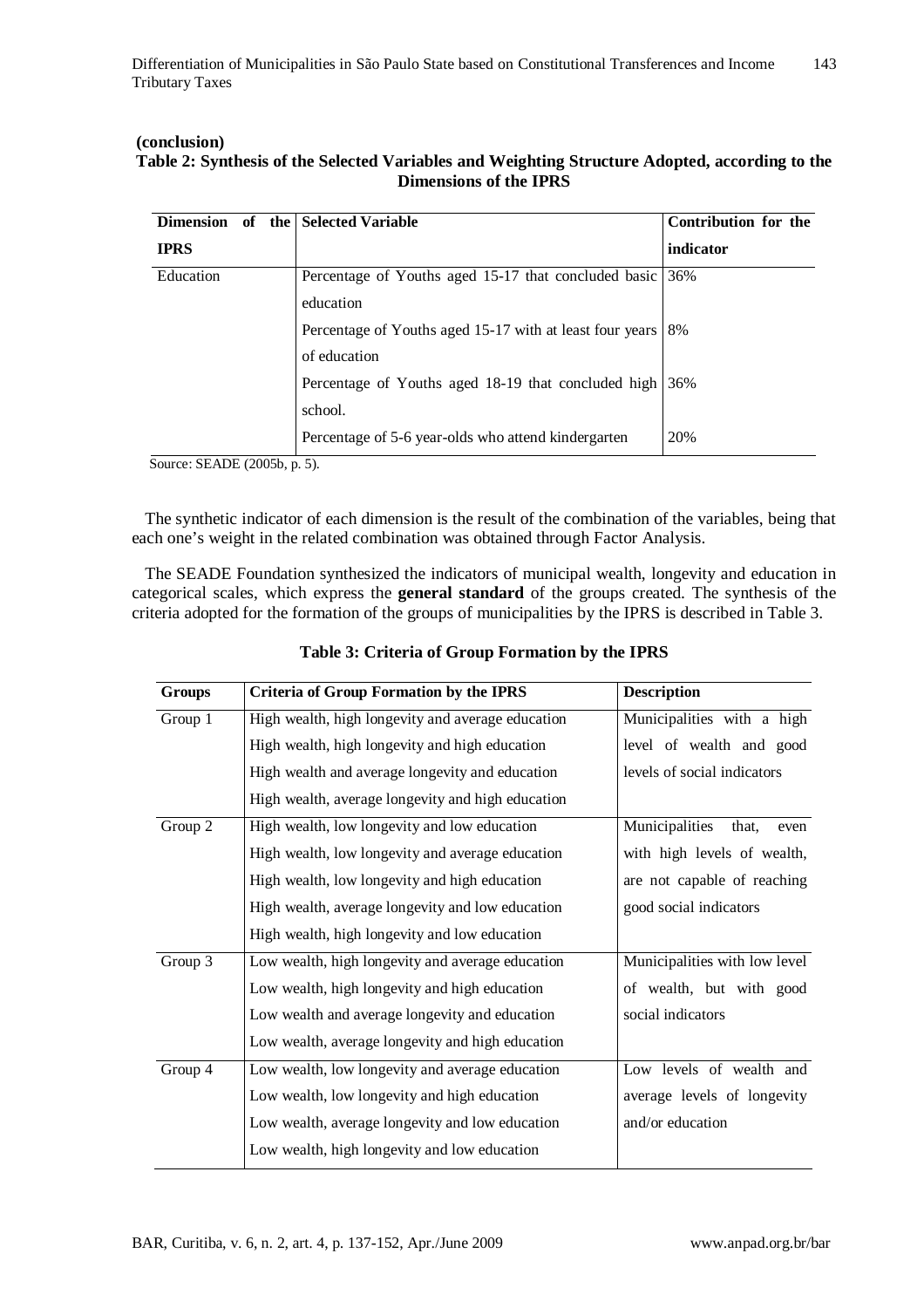| <b>Groups</b> | Criteria of Group Formation by the IPRS     | <b>Description</b>           |
|---------------|---------------------------------------------|------------------------------|
|               |                                             | The<br>disfavored<br>most    |
| Group 5       | Low wealth, low longevity and low education | municipalities in wealth and |
|               |                                             | in social indicators         |
| $\sim$        | $\sim$                                      |                              |

**(conclusion) Table 3: Criteria of Group Formation by the IPRS** 

Source: SEADE (2005b, p. 10).

Through Table 3, it is possible to notice the different combinations among levels of municipal wealth and social indicators. Therefore, it provides answers as to whether the governmental transfers, especially the MPF, are helping to make investment conditions more equitable for these groups of municipalities.

#### METHODOLOGICAL ASPECTS

The methodological procedures are presented in the following sections.

#### Population

The population studied corresponds to those from the capital and from the countryside municipalities of the state of São Paulo belonging to the five groups that are of analysis interest. The specificity of the five groups of the IPRS demonstrate the possibility of a differentiated distribution of the MPF, the ICMS participation quota and tributary income. For this reason, the analysis of these groups is of great importance and interest.

# Data Collection

Data were collected for the four variables: MPF, ICMS participation quota, Tributary income and IPRS Groups of Municipalities.

The IPRS data were collected from the SEADE (2005b) and refers to 2002 and to all the municipalities of the state of São Paulo, i.e., to all 648 São Paulo municipalities. The data of the three sources of public income, collected in the fiscal year of 2004 were retrieved from the website of the STN (2007) and are relative to 518 São Paulo municipalities.

# Previous Treatment of Data

With the intention of checking the significance of the difference of the *per capita* values of this public income in the five focused groups, as well as identifying the variable with greater discrimination ability among these groups, the statistical technique of the multivariate analysis of variance was applied.

In this context, the independent variable is named IPRS, which identifies the set of municipalities of groups 1, 2, 3, 4 and 5 of IPRS, and the dependent variables are the *per capita* MPF, the *per capita* ICMS participation quota and the *per capita* tributary income values.

For the right application of the multivariate analysis of variance technique, it is necessary to verify the attendance of some of its inherent premises. Such basic assumptions can be summarized in four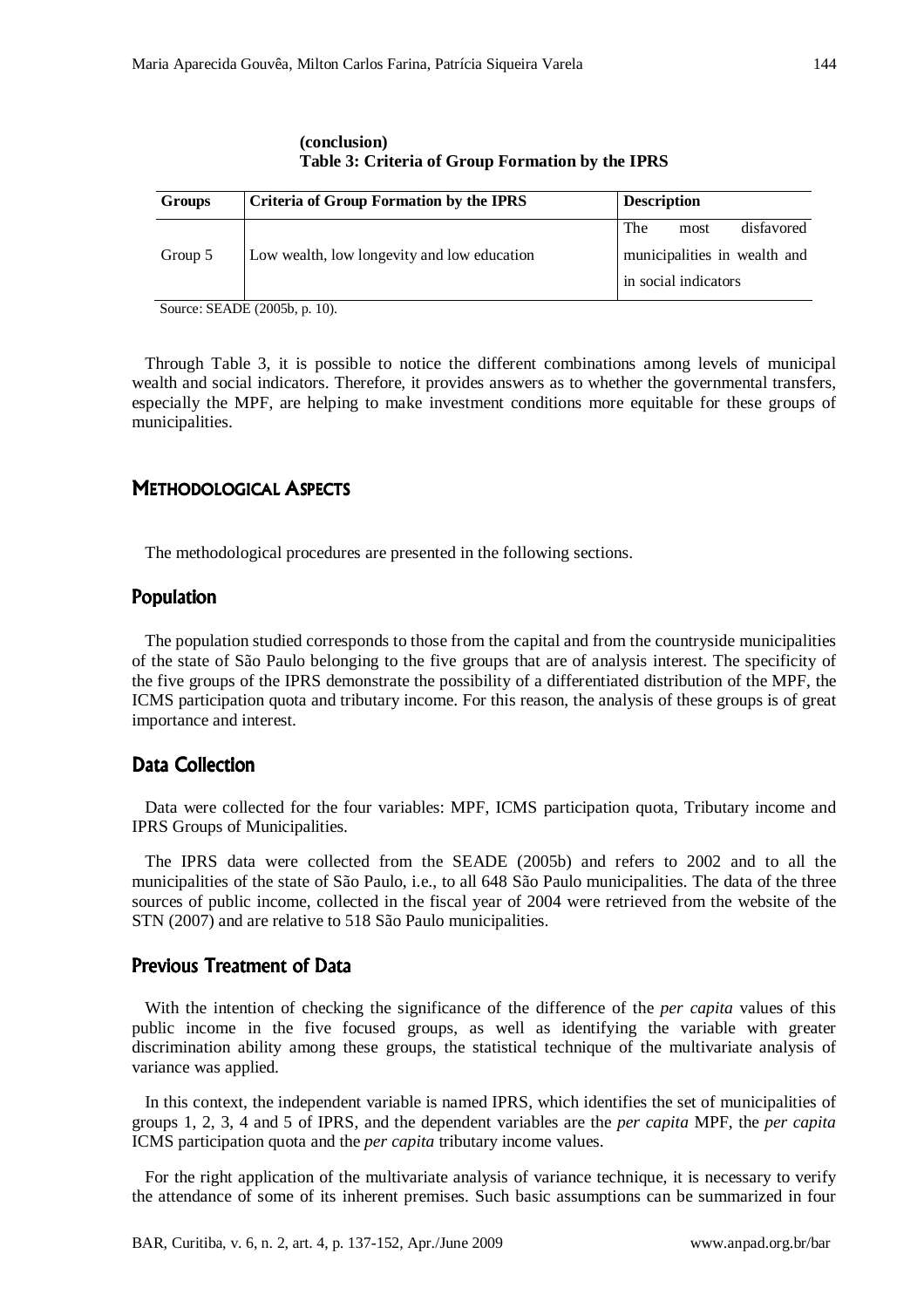items: (1) absence of outliers (atypical observations), (2) normality of the dependent variables, (3) absence of multicollinearity among the dependent variables and (4) equality in the dispersion matrices.

Before verifying all of these conditions, the analysis of the missing data was conducted. The following sections present the analysis of missing data and the verification of these premises.

#### **Treatment of the Missing Data**

In relation to the missing data, the researcher must concentrate on the causes that generated them (Hair, Black, Babin, Anderson, & Tatham, 2006, p. 49). In the case of the STN, information for all of the 648 municipalities of São Paulo simply did not exist. There was information on only 518 of them. According to Hair *et al.* (2006, p. 59) the simplest and direct treatment to deal with missing data is to include in the study only the observations with complete data, and this was the decision taken for this study.

#### **Treatment of the Outliers (Atypical Observations)**

Among the 518 municipalities, two of them indicated errors in the data entry, with highly discordant values of total MPF (Bento de Abreu and Ouroeste). As a result, the treatment of the atypical observations was given to a total of 516 municipalities.

The method for detection of outliers used was the Mahalanobis measure, which is recommended in multivariate contexts (Hair *et al.*, 2006, p. 77). In the simultaneous treatment of the three *per capita* public income variables, a mean center of all observations was calculated. Then the distance between each municipality and the mean center was obtained. Each distance was compared with a critical *t*distribution value. The municipalities Paulínia, Águas de São Pedro and São Paulo were considered outliers because their distances exceeded this critical value.

After the analysis of the missing data and outliers, the total sample resulted in 513 municipalities: 61 in group 1, 70 in group 2, 154 in group 3, 153 in group 4 and 75 in group 5.

The three public income variables were standardized using the Z-scores method.

#### **Normal Distribution**

Adherence tests to the normal Kolmogorov-Smirnov curve were done for the dependent variables *per capita* that had been transformed through the Z-scores standardization method and natural logarithms. The transformation through natural logarithms was necessary in order to find a better fitting to normal distribution.

The variables *per capita* MPF, the *per capita* ICMS participation quota and the *per capita* tributary income reached the following significant levels: .051, .324 and .099, which confirm the adherence to normal distribution. The notations MPF, ICMS and income used in the following sections refer to these variables *per capita*, standardized and with natural logarithm transformation.

#### **Multicollinearity**

Firstly, the correlations between pairs of variables are given in Table 4: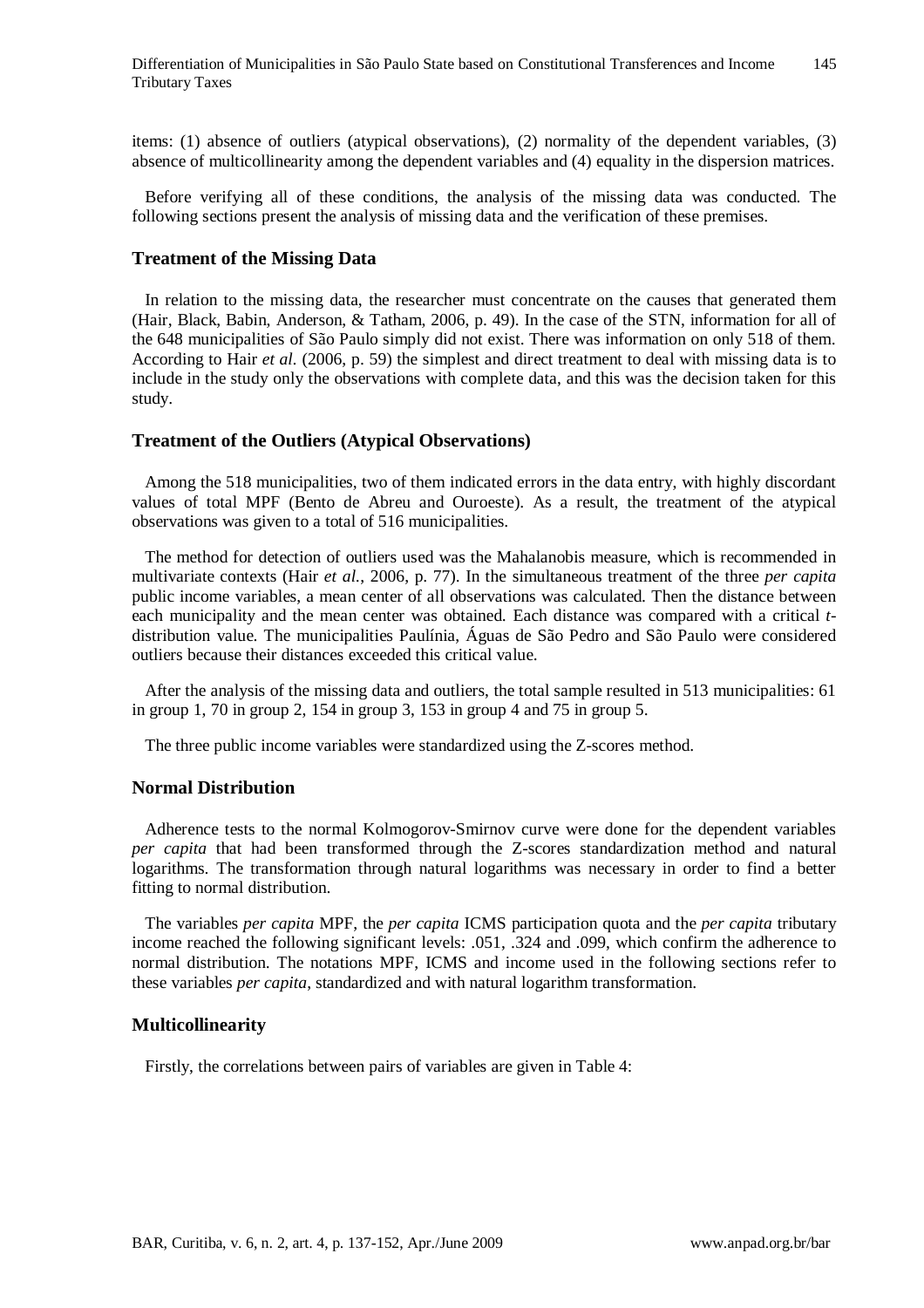|  |  |  | one of the premises of the MANOVA. The sensitivity of the <b>Box'M</b> test to the size of the sample |  |  |  |  |  |  |
|--|--|--|-------------------------------------------------------------------------------------------------------|--|--|--|--|--|--|
|  |  |  |                                                                                                       |  |  |  |  |  |  |

|               | <b>MPF</b> | <b>ICMS</b> | <b>Income</b> |
|---------------|------------|-------------|---------------|
| <b>MPF</b>    | 1.000      | .436        | $-.567$       |
| <b>ICMS</b>   | .436       | 1.000       | $-.088$       |
| <b>Income</b> | $-.567$    | $-.088$     | 1.000         |

**Table 4: Correlations** 

The correlations that can be considered high, in absolute value, are: ICMS with MPF (.436) and Income with MPF (-.567). The correlation between ICMS and income can be considered low (-.088). The results show that the resources coming from the Exchequer (MPF) and from the State (ICMS) present an expressive and positive correlation, i.e., municipalities with higher resources from the Exchequer also have higher resources from the State and vice versa. The MPF resource correlates negatively with the Income, i.e., the greater the municipality's own resources, the fewer the number of resources that come from the Exchequer.

Concerning to the assumption that the ICMS rewards the more economically successful municipalities, the *per capita* data indicate the opposite; such variable and the income correlate negatively, although the value is considered low.

The use of multivariate analysis of variance (MANOVA) is based on the fact that the dependent variables are supposed to be correlated. Therefore, a certain degree of multicollinearity is desired. The tests of Bartlett and Roy-Bargman Stepdown will be used to evaluate the intensity of the multicollinearity.

According to Bartlett´s test, the chi-square value is 276.585, with a significant level equal to .000, indicating the rejection of the hypothesis that the correlation matrix in Table 4 is equal to the identity matrix. This result is adequate for the use of MANOVA. Table 5 presents the results of the Roy-Bargman Stepdown test.

|                  | <b>Mean square</b> | <b>Mean square</b> |                   | D. F.          | D. F.  | F<br>stepdown |
|------------------|--------------------|--------------------|-------------------|----------------|--------|---------------|
| <b>Variables</b> | between groups     | within groups      | <b>F</b> stepdown | <b>between</b> | within | significance  |
| <b>MPF</b>       | 38.564             | .659               | 58.494            | 4              | 508    | .000          |
| <b>ICMS</b>      | 19.949             | .610               | 32.723            | 4              | 507    | .000          |
| <b>Income</b>    | 12.785             | .529               | 24.185            | 4              | 506    | .000          |

**Table 5: Roy-Bargman Stepdown Test** 

Table 5 shows that for each variable the hypothesis of equality of means along the five groups is rejected when the other variables are included. Thus, each one of the dependent variables has incremental discriminatory power and contributes toward distinguishing the five groups. Therefore, the intercorrelation among the three variables does not characterize a high degree of multicollinearity. The result of this test is favorable to the use of MANOVA.

The **Box'M** test presented a significance of .024, i.e.,  $H_0$  is rejected, with a significant level of .05. Thus, the variances and covariances are not equal in the five groups, which is not in compliance with

#### **Test of Equality of Variances**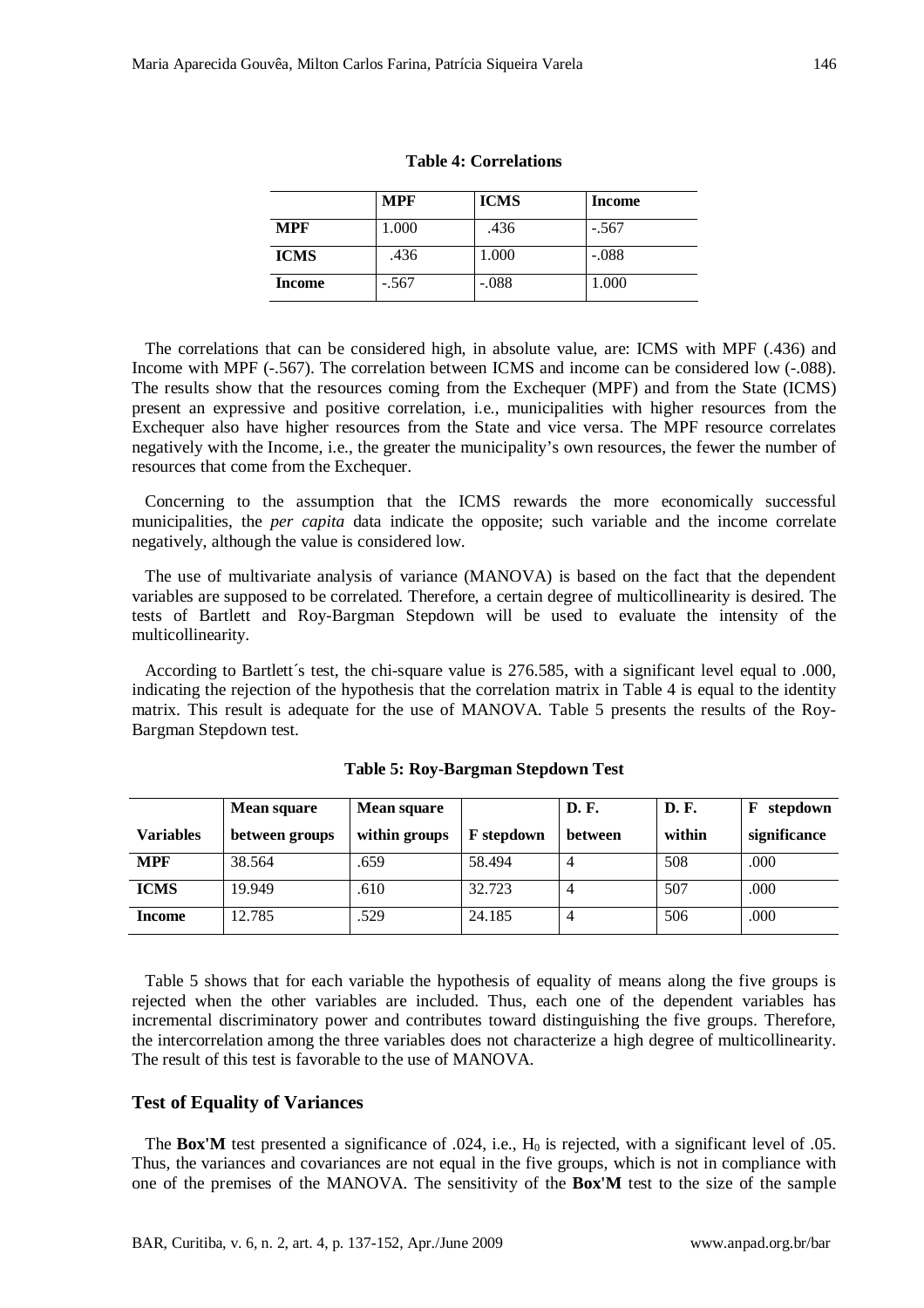makes it a very liberal test and the analysis can continue when the hypothesis is confirmed for lower significant levels, under 2.4%, in this case (Hair *et al.*, 2006, p. 409).

To test the homogeneity of variance assumption for each variable in the five groups, Levene's statistics were used. It was found that the variances can be considered equal, for a significance level of 0.05, with the exception of the variances of groups in the income variable. It should be noted that if a more conservative significance level, under 3.7%, is used, even for the income variable, the variances could be considered equal in the five groups.

Thus, in a general way, all the premises have been confirmed for the use of MANOVA.

# ANALYSIS OF RESULTS

The central question inherent to MANOVA can be synthesized as follows: do the variables MPF, ICMS and Income discriminate groups 1, 2, 3, 4 and 5? In other words, are the means of each one of these variables different in these five groups?

In this section, some univariate statistics will be presented first, followed later by the statistics in the multivariate context.

# Descriptive Statistics

Table 6 shows some descriptive statistics in each group.

|         | <b>Variables</b> | Mean      | <b>Standard Deviation</b> |
|---------|------------------|-----------|---------------------------|
| Group 1 | <b>MPF</b>       | $-.8290$  | .9346                     |
|         | <b>ICMS</b>      | .4726     | .9788                     |
|         | Income           | .8253     | .7878                     |
| Group 2 | <b>MPF</b>       | $-0.9818$ | .7324                     |
|         | <b>ICMS</b>      | $-.2891$  | 1.1807                    |
|         | Income           | 1.1015    | .9404                     |
| Group 3 | <b>MPF</b>       | .4312     | .8264                     |
|         | <b>ICMS</b>      | .1243     | .8568                     |
|         | Income           | $-.2913$  | .6774                     |
| Group 4 | <b>MPF</b>       | .3173     | .8190                     |
|         | <b>ICMS</b>      | .0141     | .8899                     |
|         | Income           | $-.3071$  | .7932                     |
| Group 5 | <b>MPF</b>       | .1059     | .7264                     |
|         | <b>ICMS</b>      | $-.4816$  | .8582                     |
|         | Income           | $-.5837$  | .8120                     |

#### **Table 6: Descriptive Statistics**

It can be seen that in groups 1 and 2 the means of the MPF are negative and the means of income are positive. The opposite occurs in groups 3, 4 and 5.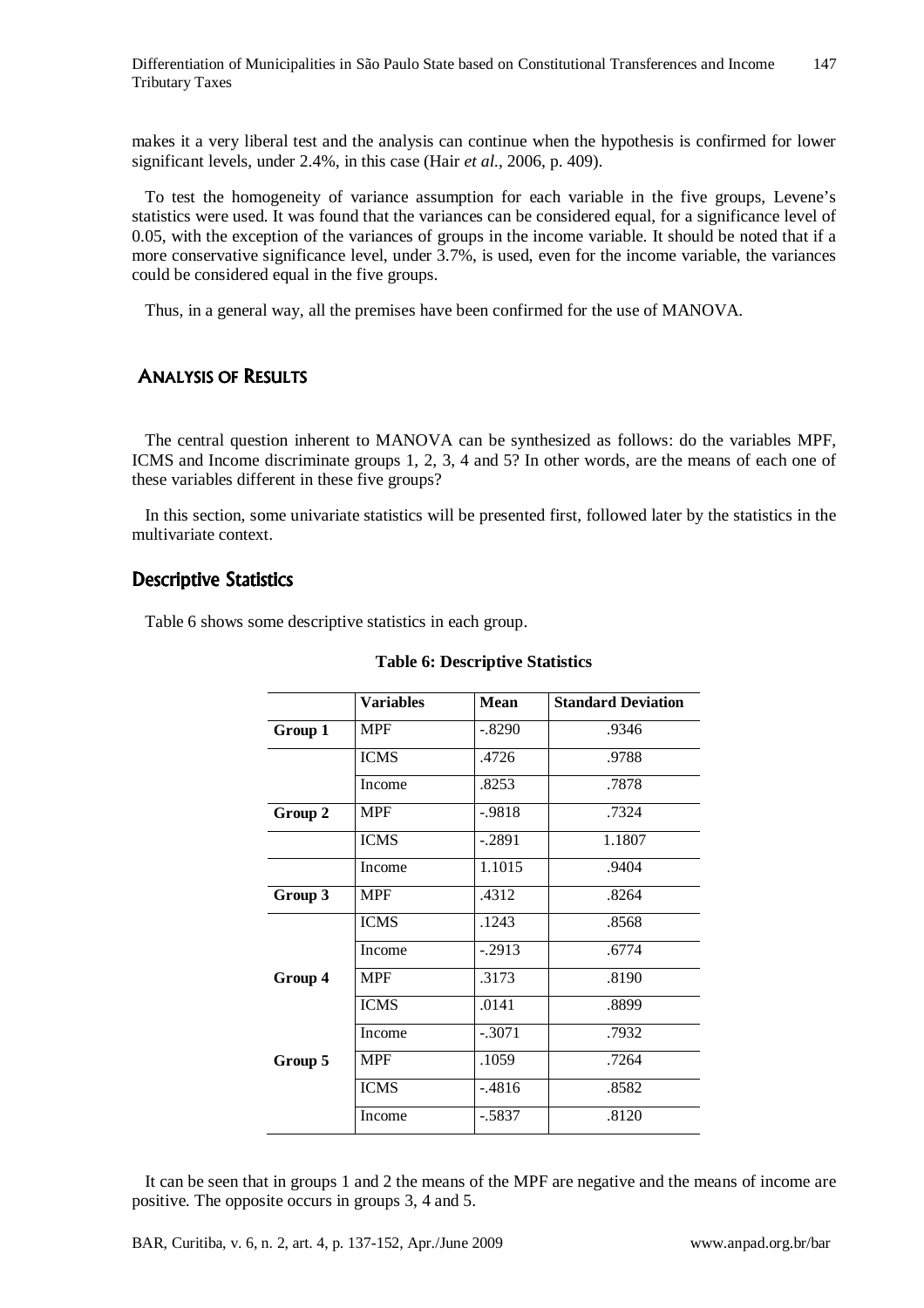The negative mean MPF indicates less transfer of this income to the municipalities that are considered richer. The wealth is proven by the positive means of income. The opposing reasoning occurs with the analysis of the means of groups 3, 4 and 5 which are classified as being of low wealth, i.e., have positive MPF means and negative income means*.* 

Although the variable means demonstrate differences among groups 1, 2, 3, 4 and 5, it can be seen that the standard deviations have very high values, demonstrating great heterogeneity within each group. For a correct comparison of the group's means for each variable, the test of means equality was conducted. Section Equality of Means Multivariate Test will exhibit the results of the means equality test.

## **Multivariate Analysis**

#### **Mapping of Variables**

Two ranges have been defined for each variable. The multiple correspondence analysis was processed in order to have an idea of the relationship among the variables. The range transformation of the variables turned them into a non metric scale, which is a characteristic of the variables in multiple correspondence analysis. Figure 1 provides the relationship among the ranges of the variables and the five groups.



#### **Figure 1: IPRS and Public Incomes**

Suffixes 1 and 2 correspond to ranges 1 and 2, where the code 2 refers to the higher values of each variable. It should be noted that groups 1 and 2 of IPRS have the higher values of income and the lower values of MPF. The opposite situation occurs in groups 3, 4 and 5. This figure suggests that the variables, considered collectively, have the differentiation power of the five groups.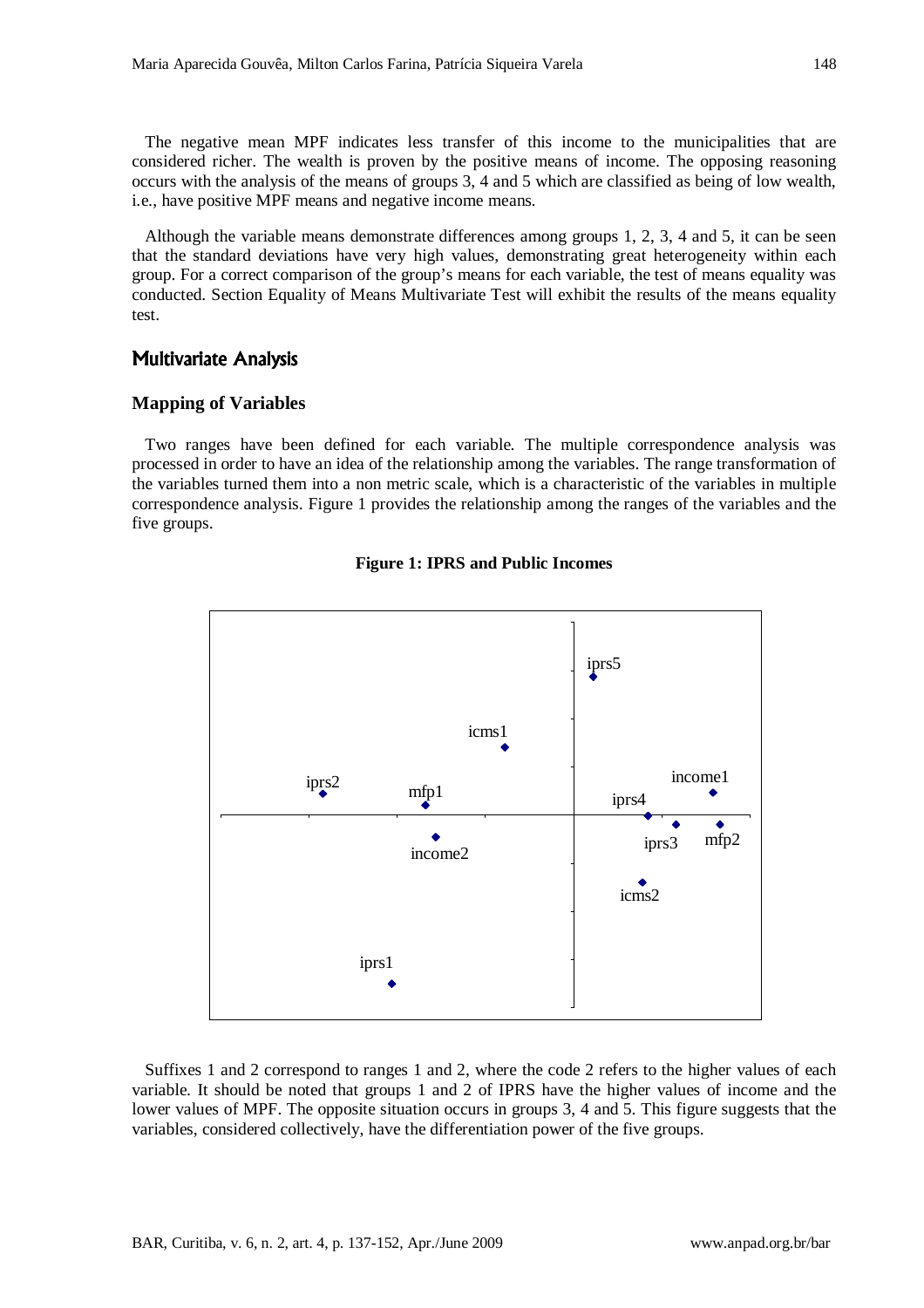Differentiation of Municipalities in São Paulo State based on Constitutional Transferences and Income Tributary Taxes 149

#### **Equality of Means Multivariate Test**

The statistical hypothesis  $(H_0)$  corresponds to the equality of the means vector of the three variables throughout the five groups.

$$
H_0: \left[\begin{array}{c}\mu_{mpf_1} \\ \mu_{icm_1} \\ \mu_{icm_2} \\ \end{array}\right]=\left[\begin{array}{c}\mu_{mpf_2} \\ \mu_{icm_2} \\ \mu_{icm_2} \\ \end{array}\right]=\left[\begin{array}{c}\mu_{mpf_3} \\ \mu_{icm_3} \\ \mu_{icm_4} \\ \end{array}\right]=\left[\begin{array}{c}\mu_{mpf_4} \\ \mu_{icm_4} \\ \mu_{icm_4} \\ \end{array}\right]=\left[\begin{array}{c}\mu_{mpf_5} \\ \mu_{icm_5} \\ \mu_{icm_6} \\ \end{array}\right]
$$

versus  $H_1$ : at least one group has different mean.

Table 7 presents the results of the multivariate test of means equality.

|                    |              |         |       | Eta     |              |
|--------------------|--------------|---------|-------|---------|--------------|
| <b>Effect</b>      | <b>Value</b> | F       | Sig.  | squared | <b>Power</b> |
| Pillai's Trace     | .600         | 31.724  | .000  | .200    | 1.00         |
| Wilks's Lambda     | .457         | 38.455  | .000  | .230    | 1.00         |
| Hotelling's Trace  | 1.068        | 44.931  | .000  | .263    | 1.00         |
| Roy's Largest Root | .947         | 120.320 | .000. | .486    | 1.00         |

**Table 7: Multivariate Test** 

Table 7 contains the four multivariate tests that are more used in MANOVA. The results of each one of them indicate the rejection of  $H_0$ , i.e., the set of public incomes have a highly significant difference among the five groups of municipalities.

The statistical power obtained in these tests is equal to 1.00. Therefore, the group sizes and the effect sizes of these groups on the dependent variables (the public incomes) are sufficient to ensure that the significant differences would be detected if they existed beyond the differences due to a sampling error.

Although it was shown that the set of public income outcomes differs across the five groups, it is also necessary to examine each public income outcome separately for differences across the five groups. Table 8 contains the univariate tests for each individual public income outcome. According to Table 8, the means can be considered different across the groups, using significance level of .05.

| <b>Table 8: Mean Equality Test</b> |  |
|------------------------------------|--|
|                                    |  |

|             | F      | Sig. |
|-------------|--------|------|
| <b>MPF</b>  | 58.494 | .000 |
| <b>ICMS</b> | 11.294 | .000 |
| Income      | 72.817 | .000 |

The variable Income has the higher value for F statistics. Thus, the income is the variable that has the higher discriminating power of the five groups, followed in the rank by the MPF variable.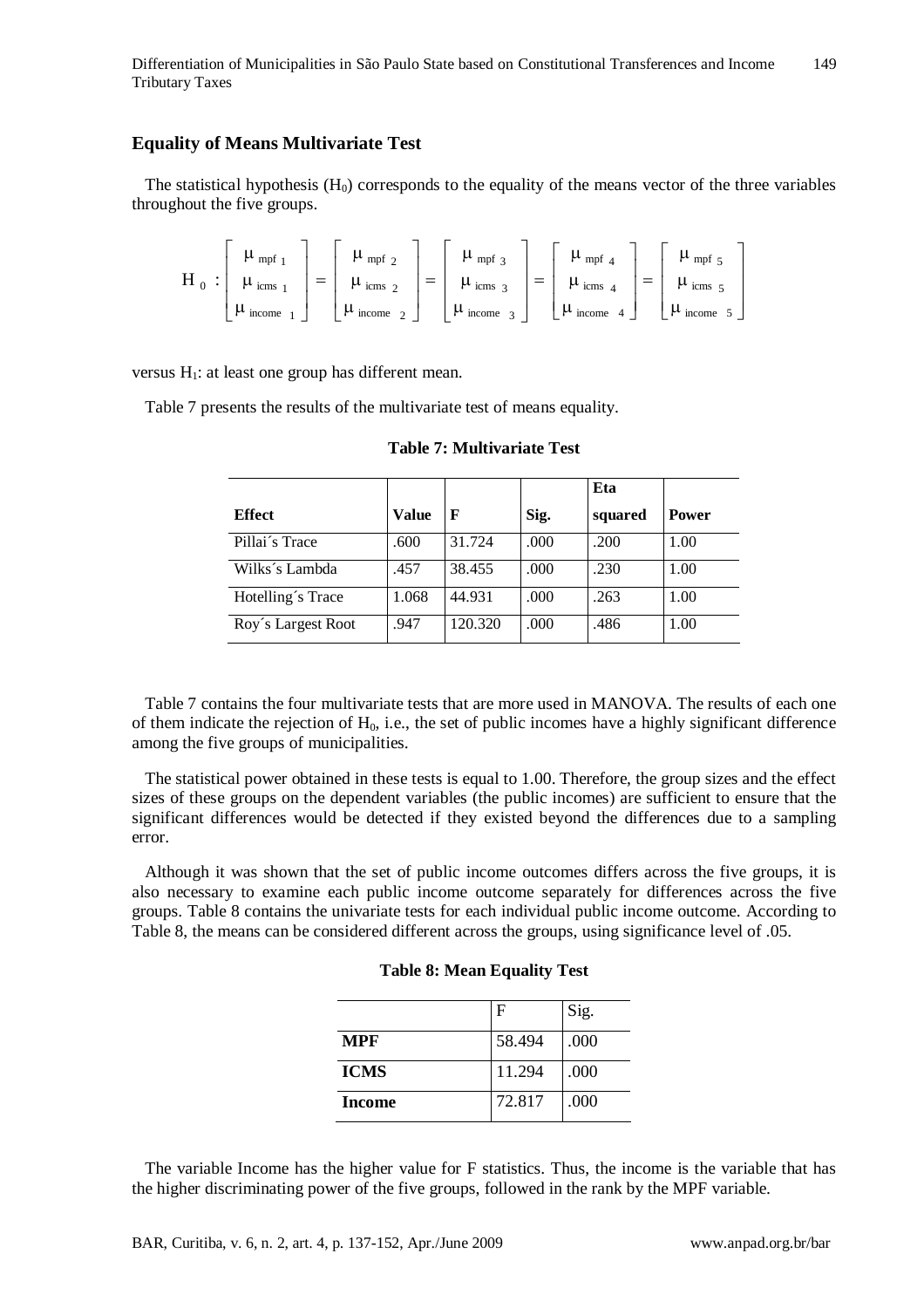Table 9 presents the relationship among the groups for each dependent variable, according to *post hoc* Scheffé's multiple comparisons tests. These tests were carried out due to the rejection of the hypothesis of equality of the means of the variables across the five groups.

|             | <b>Equal Groups</b> |
|-------------|---------------------|
| MPF         | 1 and 2; 3, 4 and 5 |
| <b>ICMS</b> | 1 and 3; 2 and 5    |
| Income      | 1 and 2; 3, 4 and 5 |

**Table 9: Scheffé´s Test** 

# **CONCLUSIONS**

The aim of this article was to show whether the groups of São Paulo's municipalities, established by the São Paulo Index of Social Responsibility, are distinguished by the *per capita* transfers amounts of the MPF, ICMS participation quota and Tributary Income collected.

The interest in comparing municipal income was raised after the verification of different economic and social levels across the groups, the objective of the study being to question whether the governmental transfers, over all the MPF, would be contributing to make the investment conditions more equitable across the groups.

The volume of available resources locally for application in the social and economic areas depends on the fiscal capacity of each municipality and on the existing mechanisms for redistribution of resources. Given the biggest capacity of the larger municipalities to collect their own incomes due to the characteristics of the municipal taxes, one expects the participation criteria of municipalities in the Exchequer's and the state's income to be efficient when it comes to redistribution. However, in accordance with the literature review, this is not always the case.

The average of three public incomes analyzed, *per capita,* is different among the groups. The groups 1 and 2 present higher *per capita* Tributary Income and lower value of *per capita* MPF when compared to the other groups.

The analysis of the relationship among the variables indicates that the higher the fiscal capacity of the municipalities, the lower their *per capita* share of the MPF will be and their share of Tributary Income *per capita* will be higher.

The MANOVA shows that the variable *per capita* Tributary Income is the one that best discriminates the groups of municipalities.

It can also be said that the MPF distribution criteria may be helping to make the available income equitable to certain municipal governments to face the challenge to assure minimum social welfare conditions and to promote economic development locally.

The MPF criteria helps to bridge horizontal iniquities, in other words, generating equitable conditions for the municipalities to promote social welfare in its communities. However, this last point depends on the capacity for transformation of the available resources into public property that be adjusted to meet the needs of the population, which is considered one of the great advantages of decentralized systems, and on the way by which the distributive function is performed in each municipality. It is important to emphasize that reducing the iniquities among the municipalities does not necessarily mean resolving the problem of social and economic differences between citizens.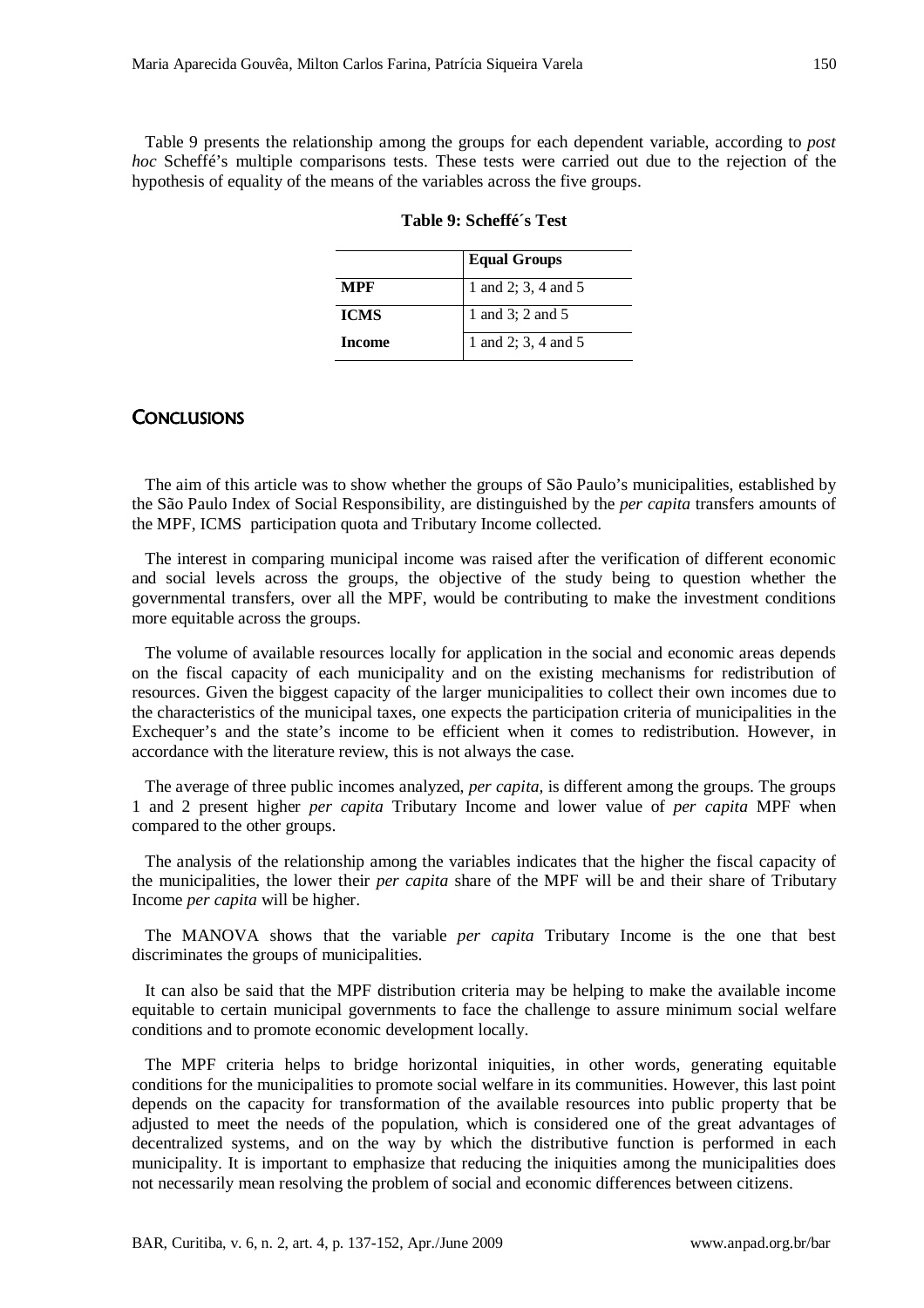The big cities receive fewer resources through transferences because the gap between capacity of collection and need of expenses is smaller.

However, neither can it be affirmed that this fact repeats itself among other groups of Brazilian municipalities. Thus, a repetition of the analysis in other selections of municipalities groups is recommended.

Another suggestion is related to the classification of the municipalities made by the SEADE Foundation. Perhaps it would be interesting to include as a criterion for grouping the municipalities not only their capacity for generating wealth but also the availability of resources to carry out their public policies.

# **REFERENCES**

- Abrucio, F. L., & Couto, C. G. (1996). A redefinição do papel do estado no âmbito local. *São Paulo em Perspectiva, 10*(3), 40-47.
- Affonso, R. (1996). Os municípios e os desafios da federação no Brasil. *São Paulo em Perspectiva, 10*(3), 3-10.
- Arvate, P., & Mattos, E. (2007). *Efficiency in tax collection: evidence from Brazilian municipalities.* Recuperado em 26 agosto, 2008, de http://eespfgvspbr.tempsite.ws/\_upload/publicacao/110.pdf
- Bovo, J. M. (2001). Gastos sociais dos municípios e desequilíbrio financeiro. *Revista de Administração Pública*, *35*(1), 93-117.
- Campello, C. A. G. B. (2003). *Eficiência municipal: um estudo no Estado de São Paulo*. Tese de doutorado. Universidade de São Paulo, São Paulo, SP, Brasil.
- *Constituição da República Federativa do Brasil de 1988*. (2001). [Coleção Saraiva de Legislação]. (21a ed.). São Paulo: Saraiva.
- *Decreto-Lei n. 1.881, de 27 de agosto de 1981.* (1981). Altera a Lei n. 5.172, de 25 de outubro de 1966, cria a Reserva do Fundo de Participação dos Municípios - FPM e dá outras providências. Brasília, DF. Recuperado em 20 de janeiro, 2005, de http://www.planalto.gov.br/ccivil\_03/decreto-lei/1965-1988/Del1881.htm
- Fundação Sistema Estadual de Análise de Dados. (2005a). *Índice paulista de responsabilidade social*: *metodologia*. Recuperado em 20 janeiro, 2005, de http://www.seade.gov.br/produtos/iprs/pdf/metodologia.pdf
- Fundação Sistema Estadual de Análise de Dados. (2005b). *Índice paulista de responsabilidade social*: *consulta*. Recuperado em 20 janeiro, 2005, de http://www.al.sp.gov.br/web/forum/iprs03/index\_iprs.htm
- Gasparini, C. E., & Melo, C. S. L. (2003). *Eqüidade e eficiência municipal: uma avaliação do fundo de participação dos municípios (FPM)*. Brasília, DF: Editora Universidade de Brasília. [1º lugar no VIII Prêmio Tesouro Nacional - Tópicos Especiais de Finanças Públicas].
- Hair, J. F., Jr., Black, W. C., Babin, B. J., Anderson, R. E., & Tatham, R. L (2006). *Multivariate data analysis* (6a ed.). New Jersey: Prentice Hall.
- *Lei Complementar n. 91, de 22 de dezembro de 1997.* (1997). Dispõe sobre a fixação dos coeficientes do Fundo de Participação dos Municípios. Brasília, DF. Recuperado em 20 janeiro, 2005, de http://www.planalto.gov.br/ccivil\_03/leis/lcp/Lcp91.htm